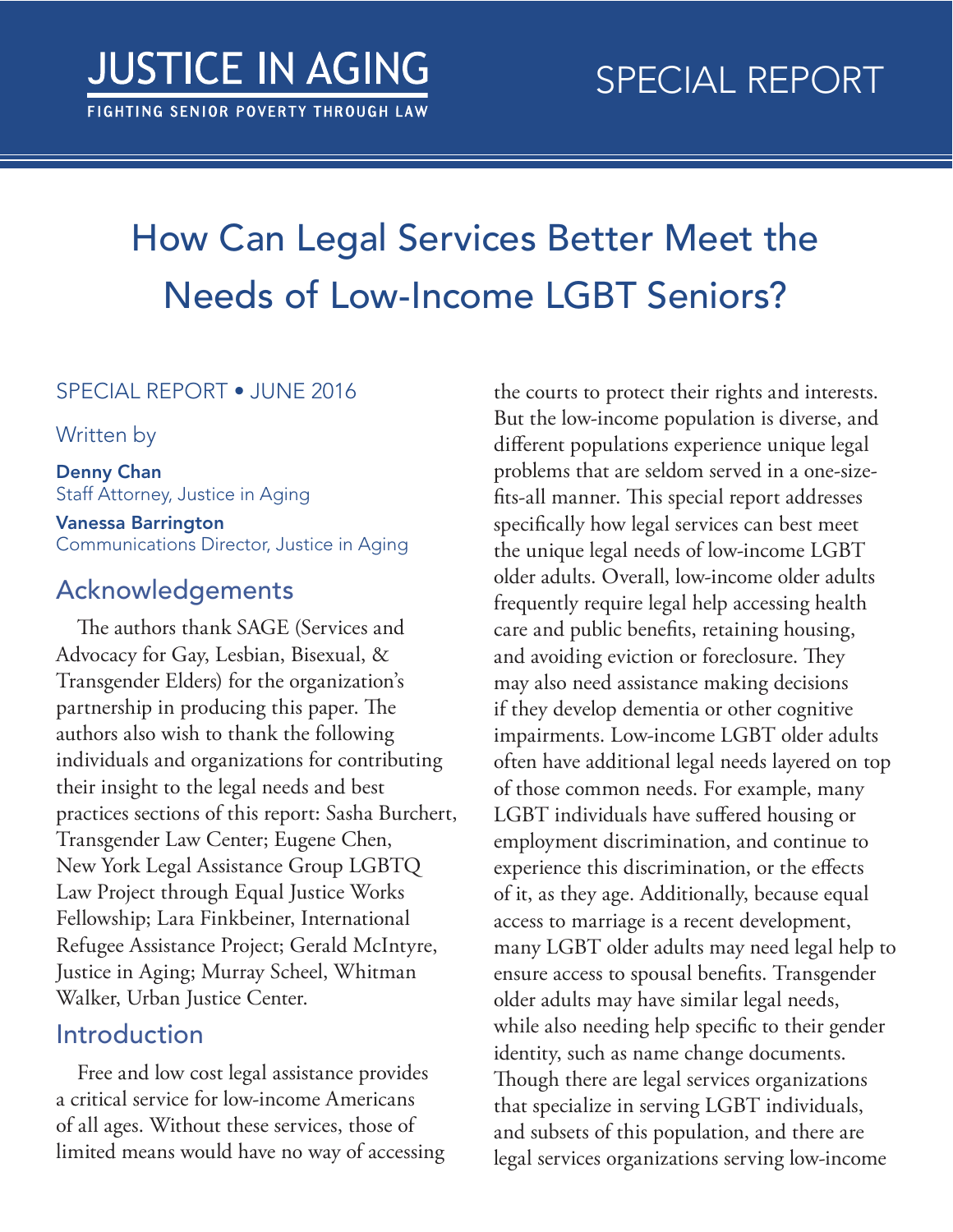seniors, there are currently none that specialize in the intersecting needs of low-income and LGBT older adults. That's why all legal services organizations need to be prepared to competently reach and serve LGBT older adults.

This special report provides an overview of some of the most pressing legal issues facing lowincome LGBT older adults as well as some best practices for reaching and serving this population. While some resources already exist to help legal aid organizations provide services to seniors, these resources are not usually specific to the LGBT community. Although Title IIIB of the Older Americans Act (OAA) provides funding for legal services for seniors, that funding is not sufficient to meet the current or future needs if poverty among Older Americans grows as projected. OAA services are required to be dedicated to older adults with the greatest economic and social needs, $^{\rm 1}$  so it is critically important that legal services organizations seeking to serve low-income older LGBT clients focus on and become expert in solving the legal issues that cause the most harm. The first section of this report focuses on the role discrimination plays in the higher rates of poverty in the LGBT community in relation to the larger population. The second section of the report identifies the most pressing legal issues affecting older low-income LGBT individuals. The third section focuses on best practices for legal service organizations.

## Higher Rates of Poverty in the LGBT Community

As an aging population and rising inequality lead to higher rates of poverty among all older adults in coming years, LGBT individuals are even more likely to age into poverty due to a variety of reasons.2 Employment discrimination leads to lower earnings over a lifetime and lower lifetime social security benefits. Lack of traditional access to the financial benefits of marriage have left many older LGBT individuals without access to partner pension benefits. Anti-LGBT marriage laws have also meant that many LGBT individuals have been excluded from some of the social safety net benefits that protect the economic security of low-income older Americans, making LGBT individuals more vulnerable to economic insecurity as they age.<sup>3</sup>

Though recent civil rights laws have guaranteed equal access to marriage, and some of the rampant discrimination of the past has been remedied in some parts of the country, (though many states still have no or few protections for LGBT individuals on the books) older LGBT individuals are still living with the legacy of past discrimination. As a result, older LGBT individuals continue to have a higher risk of poverty than the general population. Past and current discrimination also leaves older LGBT individuals at a higher risk of social isolation with less robust social and familial support systems, which are both risk factors for poverty and mental health conditions.

<sup>1</sup> Administration on Aging, Legal Assistance, Title III-B, Providers, available at [http://www.aoa.acl.gov/AoA\\_Programs/Elder\\_Rights/](http://www.aoa.acl.gov/AoA_Programs/Elder_Rights/Legal/title_providers.aspx) [Legal/title\\_providers.aspx.](http://www.aoa.acl.gov/AoA_Programs/Elder_Rights/Legal/title_providers.aspx)

<sup>2</sup> The National Gay and Lesbian Task Force, *No Golden Years at the End of the Rainbow: How a Lifetime of Discrimination Compounds Economic and Health Disparities for LGBT Older Adults*, (August 2013) available at [http://www.thetaskforce.org/static\\_html/downloads/](http://www.thetaskforce.org/static_html/downloads/reports/reports/no_golden_years.pdf) [reports/reports/no\\_golden\\_years.pdf](http://www.thetaskforce.org/static_html/downloads/reports/reports/no_golden_years.pdf).

<sup>3</sup> *Id*.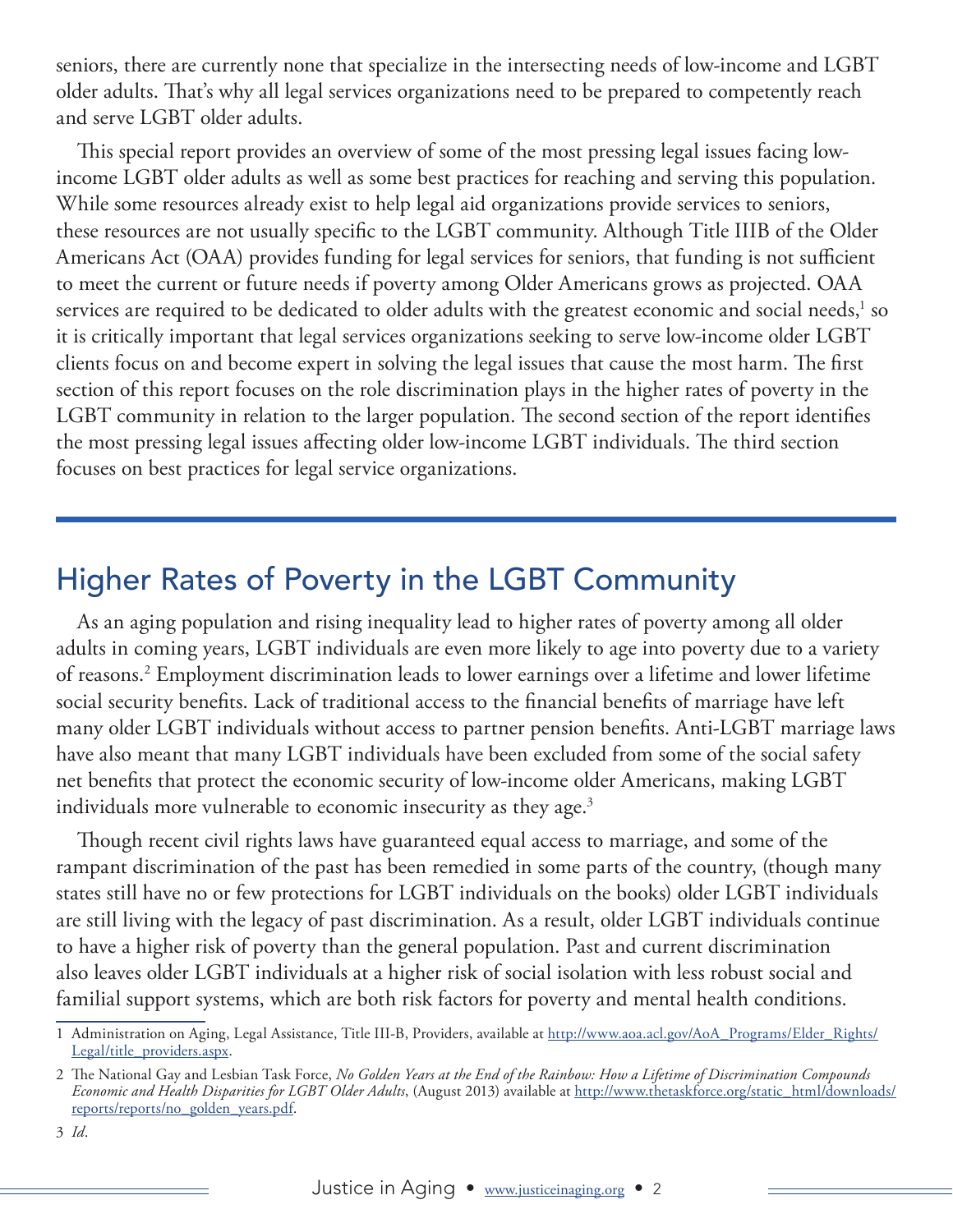Even younger LGBT individuals who live alone have a higher risk of poverty than non-LGBT individuals. And poverty tends to compound as people grow older. In 2012, 21% of LGBT adults living alone reported incomes of less than \$12,000 a year, compared to 17% of non LGBT adults.<sup>4</sup> Among certain groups in the LGBT community, including women, people of color, and transgender individuals, poverty is both deeper and more prevalent. For example, because women can experience both the gender wage gap and employment discrimination based on their sexual orientation, a two-woman household is much more likely to be poor. One study noted that lesbian couples over 65 had poverty rates twice that of heterosexual married couples over 65. $^5$  Being both LGBT and a person of color also increases poverty rates dramatically. For example, Hispanic lesbian couples have poverty rates three times as high as non-Hispanic lesbian couples, and African American same-sex couples have poverty rates twice as high as African American heterosexual couples.6 Because poverty generally follows a person throughout their lives, similarly high rates of poverty can be assumed for older LGBT individuals and couples of color.

Transgender people still face such pervasive discrimination that the likelihood of a transgender person aging into poverty is remarkably high. Consider South Carolina's recent efforts to restrict which bathrooms transgender people can use.7 Such laws governing a basic human function can prevent a transgender individual from fully functioning in their workplace or school, leading to less opportunity over time, lower lifetime earnings, and poverty as they grow older. Employment, housing, health care, and banking discrimination against transgender individuals are still common. There continues to be a lack of legal protections against most forms of discrimination for transgender people, meaning the effects of discrimination will be felt by transgender individuals for decades to come. The poverty numbers for transgender individuals are sobering. Transgender people are nearly four times more likely to have a household income of less than \$10,000 per year than the general population (15% vs. 4%)8 and this is despite the finding that 87% of transgender people have completed at least some college, and 47% have obtained college or graduate degrees.<sup>9</sup>

The lack of legal protections for LGBT individuals in the areas of housing, health care, education, and employment financially penalize LGBT people throughout their lives.<sup>10</sup> The resulting poverty, in turn, leads to an increased need for social safety net programs like Supplemental Security Income (SSI) and Medicaid that help them attain economic security and access health care. It is therefore essential that these programs are themselves delivered in a way that doesn't discriminate against

<sup>4</sup> Center for American Progress, Map, *et al*, *Paying an Unfair Price: The Financial Penalty for Being Gay in America*, (September 2014; Updated November 2014), available at <http://www.lgbtmap.org/file/paying-an-unfair-price-full-report.pdf>.

<sup>5</sup> The Williams Institute, *Poverty in the Lesbian, Gay, and Bisexual Community*, (March 2009), available at [http://williamsinstitute.law.](http://williamsinstitute.law.ucla.edu/wp-content/uploads/Albelda-Badgett-Schneebaum-Gates-LGB-Poverty-Report-March-2009.pdf) [ucla.edu/wp-content/uploads/Albelda-Badgett-Schneebaum-Gates-LGB-Poverty-Report-March-2009.pdf](http://williamsinstitute.law.ucla.edu/wp-content/uploads/Albelda-Badgett-Schneebaum-Gates-LGB-Poverty-Report-March-2009.pdf).

<sup>6</sup> The Williams Institute (June 2013), *New Patterns of Poverty in the Lesbian, Gay, and Bisexual Community*, available at [http://](http://williamsinstitute.law.ucla.edu/wp-content/uploads/LGB-Poverty-Update-Jun-2013.pdf) [williamsinstitute.law.ucla.edu/wp-content/uploads/LGB-Poverty-Update-Jun-2013.pdf.](http://williamsinstitute.law.ucla.edu/wp-content/uploads/LGB-Poverty-Update-Jun-2013.pdf)

<sup>7</sup> *The Advocate, South Carolina Senator Introduces Anti-Trans "Bathroom Bill*", (April 7, 2016) available at [http://www.advocate.com/](http://www.advocate.com/transgender/2016/4/07/south-carolina-senator-introduces-anti-trans-bathroom-bill) [transgender/2016/4/07/south-carolina-senator-introduces-anti-trans-bathroom-bill](http://www.advocate.com/transgender/2016/4/07/south-carolina-senator-introduces-anti-trans-bathroom-bill).

<sup>8</sup> Center for American Progress, Map, *et al*, *Paying an Unfair Price: The Financial Penalty for Being Gay in America*, (September 2014; Updated November 2014), available at <http://www.lgbtmap.org/file/paying-an-unfair-price-full-report.pdf>.

<sup>9</sup> *Id.*

<sup>10</sup> Center for American Progress, Map, *et al*, *Paying an Unfair Price: The Financial Penalty for Being Gay in America*, (September 2014; Updated November 2014), available at [http://www.lgbtmap.org/file/paying-an-unfair-price-full-report.pdf.](http://www.lgbtmap.org/file/paying-an-unfair-price-full-report.pdf)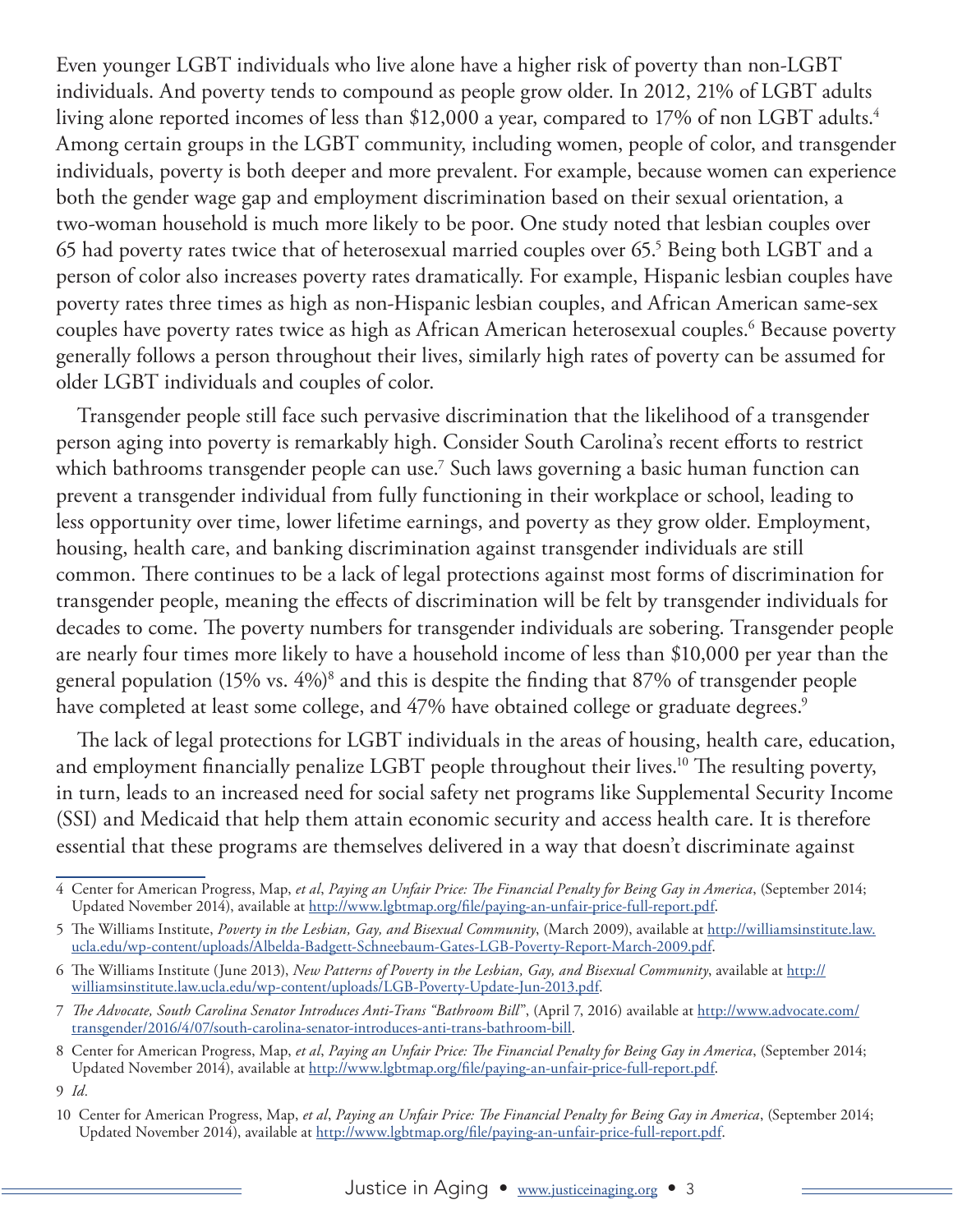LGBT individuals and, in fact, proactively meet their needs. Federal benefits programs are just beginning to remedy past discrimination, but there are still many lingering areas of discrimination where older LGBT individuals require legal help to access the benefits they need and protect themselves.

## Unique Legal Needs of Low-Income LGBT Older Adults

#### Access to Economic Security Benefits

Low-income older adults rely on safety net benefits like Social Security and SSI to survive. Likewise, private and public pension income can make the difference between paying the rent and becoming homeless. Because recent legal decisions such as the federal decision that struck down the Defense of Marriage Act (DOMA) have cleared the way for LGBT individuals to marry, more and more are entering into marriage, which can provide additional financial security through Social Security survivor benefits if a spouse dies. But for very low-income individuals married to a person with a higher income, the additional income can prevent them from receiving benefits they may rely on, or cut existing benefits, such as SSI.<sup>11</sup> Likewise, marriage can also impact eligibility for private or public pension benefits. For this reason, LGBT older adults need legal counseling to understand how marriage may affect their eligibility for benefits or the amount they receive. To successfully counsel their clients, legal services advocates need to fully understand the impact marriage can have on Social Security, SSI, and pension income.

#### Health Disparities and Discrimination in Health Care

LGBT older adults suffer a range of health disparities that make access to health care even more imperative for this population. LGBT individuals experience discrimination in health care delivery and lack of health insurance throughout their lifespan. These barriers to inclusive and competent health care<sup>12</sup> can cause compounding health disparities over time as LGBT individuals age. The cycle of poor health outcomes continues, leading to higher health care costs, which themselves can push older LGBT individuals into poverty, even if they weren't already poor.13 Further, difficulty finding culturally competent care providers exacerbates these challenges.<sup>14</sup> For example, only 16% of surveyed hospitals have reported having any LGBT comprehensive training for their physicians.<sup>15</sup>

<sup>11</sup> Justice in Aging, *Held v. Colvin* (filed March 2015) against the Social Security Administration for collecting mistaken overpayments from low-income SSI recipients married to a person of the same sex. More info: [http://www.justiceinaging.org/our-work/litigation/](http://www.justiceinaging.org/our-work/litigation/held-v-colvin-litigation/) [held-v-colvin-litigation/](http://www.justiceinaging.org/our-work/litigation/held-v-colvin-litigation/).

<sup>12</sup> Journal of Health Care Law and Policy, *"Going to Pieces" over LGBT Health Disparities: How an Amended Affordable Care Act Could Cure the Discrimination that Ails the LGBT Community,* (2013), available at [http://digitalcommons.law.umaryland.edu/cgi/](http://digitalcommons.law.umaryland.edu/cgi/viewcontent.cgi?article=1309&context=jhclp) [viewcontent.cgi?article=1309&context=jhclp.](http://digitalcommons.law.umaryland.edu/cgi/viewcontent.cgi?article=1309&context=jhclp)

<sup>13</sup> The National Gay and Lesbian Task Force, *No Golden Years at the End of the Rainbow: How a Lifetime of Discrimination Compounds Economic and Health Disparities for LGBT Older Adults*, (August, 2013), available at [http://www.thetaskforce.org/static\\_html/](http://www.thetaskforce.org/static_html/downloads/reports/reports/no_golden_years.pdf) [downloads/reports/reports/no\\_golden\\_years.pdf](http://www.thetaskforce.org/static_html/downloads/reports/reports/no_golden_years.pdf).

<sup>14</sup> American Journal of Public Health, (April 16, 2015),<http://ajph.aphapublications.org/doi/10.2105/AJPH.2014.302448>.

<sup>15</sup> *Id.*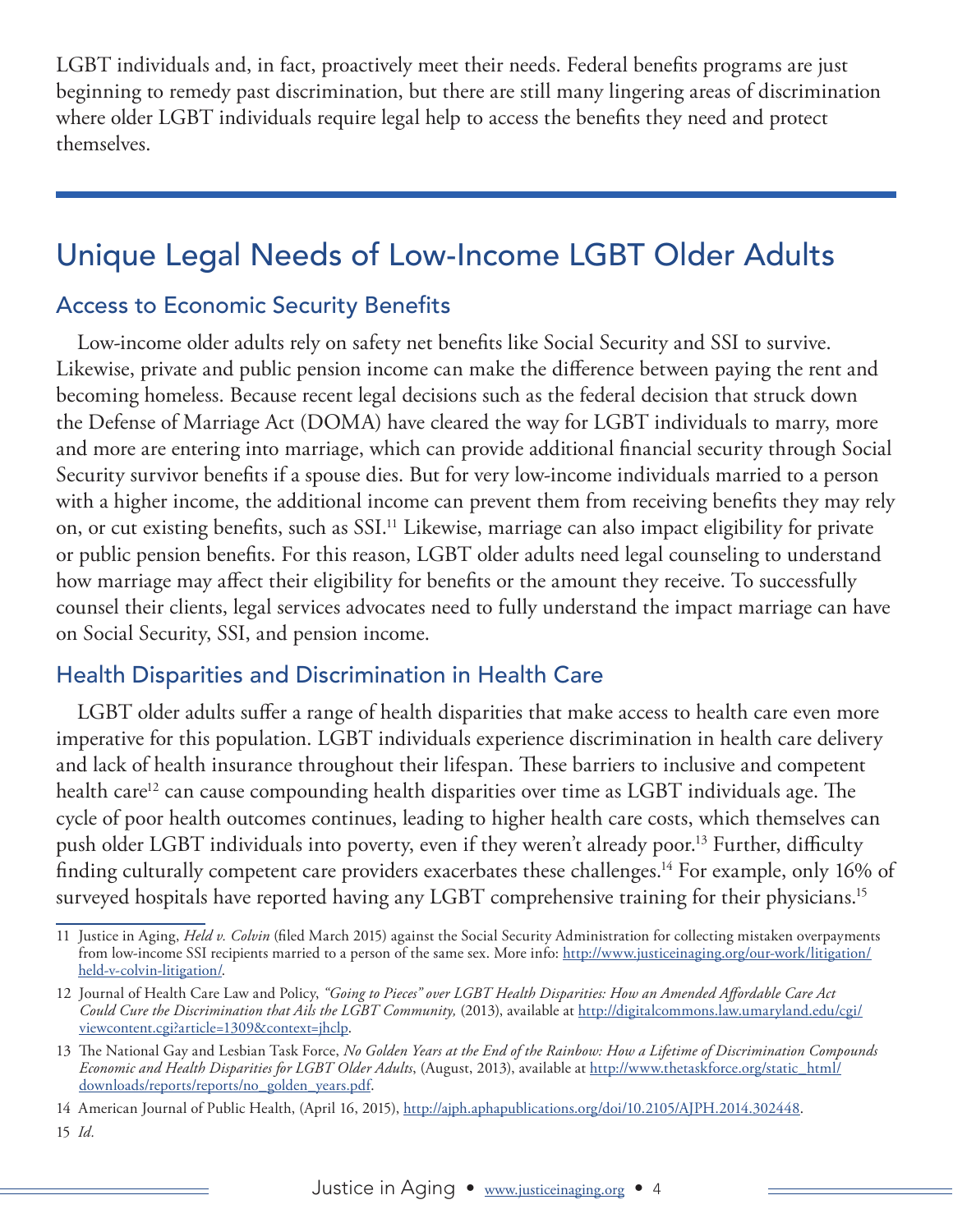The Affordable Care Act included increased protection against discrimination in health care settings through Section 1557.<sup>16</sup> New regulations issued under Section 1557 specifically prohibit discrimination on the basis of sex, including but not limited to discrimination based on sex stereotypes and gender identity.<sup>17</sup> While these protections do not fully address discrimination against the LGBT community,<sup>18</sup> they will be powerful legal tools for legal services advocates to use on behalf of their LGBT clients.

#### Medicare and Medicaid

Many low-income older adults, including LGBT older adults, rely on a combination of Medicare and Medicaid to provide needed health care coverage. Legal services advocates, many of whom have expertise in these essential health programs, must be aware of additional help that LGBT older adults may require to access needed Medicare and Medicaid services.19 For example, recent legal changes related to same-sex marriage may change LGBT older adults' eligibility for Medicaid and Medicare Savings Programs such as the Qualified Medicare Beneficiary (QMB) program, and the Part D Medicare Low Income Subsidy Program. Being married may also allow a LGBT older adult to qualify for Medicare Part A coverage based on a spouse's work history. If same-sex married couples need Medicaid-funded home and community based services (HCBS), they will now receive protections against spousal impoverishment.

For transgender older adults, Medicare will not deny coverage for procedures that are sex-specific just because a person's Medicare card or other identification reflects a different gender identity. Further, in 2013, Medicare changed its policy and began covering medically necessary Gender Reassignment Surgery, which is determined on a case-by-case basis, meaning transgender older adults may require legal services advocacy to ensure that they can access these services if needed. Currently Health and Human Services (HHS) is deciding whether to issue specific guidelines for coverage determination or continue case-by-case determinations.

#### Fighting Housing Discrimination, Evictions, and Accessibility Challenges

Housing affordability poses a critical challenge to all low income seniors, and LGBT older adults also experience difficulty finding and retaining accessible, LGBT-friendly housing. When searching for housing, one in eight LGBT older people report they have been discriminated against on the basis of their sexual orientation, and one in four transgender older people report discrimination on the basis of their gender identity.<sup>20</sup> LBGT couples also report differential treatment in seeking placement in senior housing facilities. In 200 tests across 10 different states, 48% of same-sex

<sup>16</sup> Section 1557 of the Affordable Care Act, 42 U.S.C. § 18116 (2012).

<sup>17</sup> U.S. Dep't of Health & Human Servs., *Nondiscrimination in Health Programs and Activities; Final Rule*, 45 C.F.R. Part 92, 81 FR 31375, available at [https://www.federalregister.gov/articles/2016/05/18/2016-11458/](https://www.federalregister.gov/articles/2016/05/18/2016-11458/nondiscrimination-in-health-programs-and-activities) [nondiscrimination-in-health-programs-and-activities.](https://www.federalregister.gov/articles/2016/05/18/2016-11458/nondiscrimination-in-health-programs-and-activities)

<sup>18</sup> Journal of Health Care Law and Policy, *"Going to Pieces" over LGBT Health Disparities: How an Amended Affordable Care Act Could Cure the Discrimination that Ails the LGBT Community*, (2013), available at [http://digitalcommons.law.umaryland.edu/cgi/](http://digitalcommons.law.umaryland.edu/cgi/viewcontent.cgi?article=1309&context=jhclp) [viewcontent.cgi?article=1309&context=jhclp](http://digitalcommons.law.umaryland.edu/cgi/viewcontent.cgi?article=1309&context=jhclp).

<sup>19</sup> Justice in Aging, Focus Populations, [http://www.justiceinaging.org/our-work/focus-populations/.](http://www.justiceinaging.org/our-work/focus-populations/)

<sup>20</sup> Services and Advocacy for GLBT Elders, *Out and Visible: The Experiences and Attitudes of Lesbian, Gay, Bisexual and Transgender Older Adults, Ages 45-75*, (2014), available at<http://www.sageusa.org/resources/publications.cfm?ID=223>.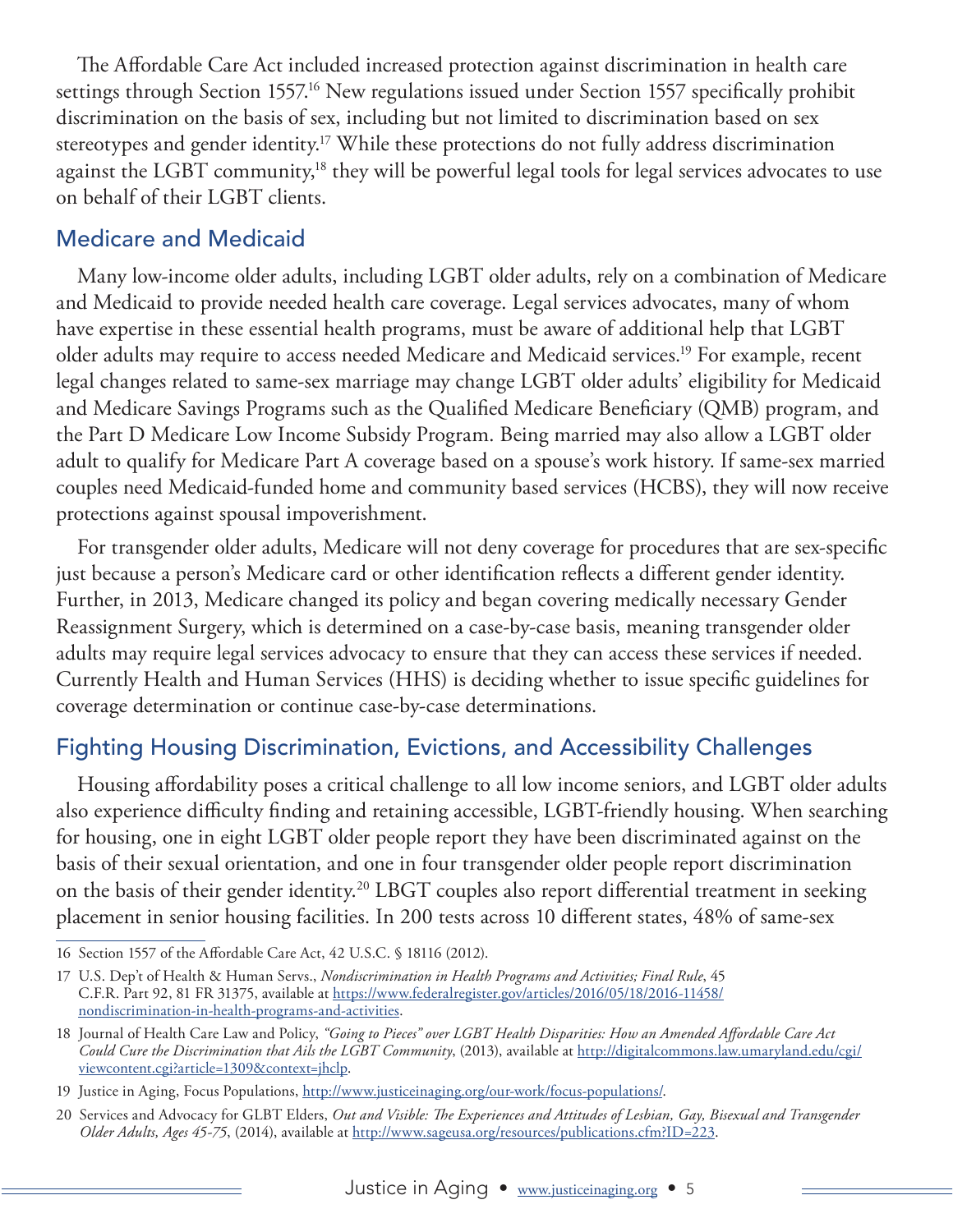couples seeking housing experienced differential treatment (as compared to heterosexual couples) when inquiring about housing in a senior living facility.<sup>21</sup> It is important for legal services professionals to understand the barriers low-income LGBT individuals face in securing housing. Legal services programs should be prepared to assist clients or refer them to other advocates when potential housing rights violations have occurred.

#### Long-Term Care Needs

LGBT older adults also face specific challenges and discrimination in finding and retaining long-term care in places where they can be themselves. Many LGBT individuals have reported going back into the closet. In one survey, when asked if they felt comfortable being open about their sexual orientation or gender identity to facility staff, 78% of LGBT residents of nursing homes, assisted living facilities, and long-term care facilities said, "no", or "not sure." In the same survey, half of all respondents refused admission to a nursing facility were LGBT older adults. One third of respondents who were refused re-admission were LGBT older adults. As a result, LGBT older adults may require legal assistance to contest nursing facility involuntary discharge cases. They may also need legal help to assert their basic residents' rights, such as a right to choose their own physician or to have visitors.<sup>22</sup>

#### Wills, Powers of Attorney, and Health Care Advance Directives

Advance planning documents are critical legal documents for LGBT couples. These advance planning documents include wills, financial powers of attorney, and health care advance directives (sometimes called living wills, appointments of health care agent, or health care powers of attorney). With the legalization of same-sex marriage, even if same-sex spouses do not have wills, the laws of intestate succession will now apply. In the health care setting, same-sex spouses are now included in surrogate decision maker statutes as well. However, even with these increased legal protections for same sex-married couples, advance planning documents are still essential to ensure that a LGBT individual's choices are honored. Legal aid attorneys should continue to talk with individual clients and conduct community outreach about the importance of wills, powers of attorney and health care advance directives. From deciding how their property should be divided after their death, to appointing loved ones to make important health care or financial decisions during their lifetime, these documents can help LGBT individuals keep control over their decisions and choices. Wills, powers of attorney, and health care advance directives can limit the need for courts to get involved in family disputes. Particularly for low-income individuals, wills can also help prevent future problems with title to property. Even with the new protections afforded by same-sex marriage, LGBT individuals still need wills, powers of attorney, and advance directives to express their choices and maintain their autonomy.

<sup>21</sup> Equal Rights Center, *Opening Doors: An Investigation of Barriers to Senior Housing for Same Sex Couples*, (2014), available at [http://](http://www.equalrightscenter.org/site/DocServer/Senior_Housing_Report.pdf?docID=2361) [www.equalrightscenter.org/site/DocServer/Senior\\_Housing\\_Report.pdf?docID=2361.](http://www.equalrightscenter.org/site/DocServer/Senior_Housing_Report.pdf?docID=2361)

<sup>22</sup> Justice in Aging, *20 Common Nursing Home Problems and How to Resolve Them*, (2015), available at [http://www.justiceinaging.](http://www.justiceinaging.org/20-common-nursing-home-problems/) [org/20-common-nursing-home-problems/](http://www.justiceinaging.org/20-common-nursing-home-problems/).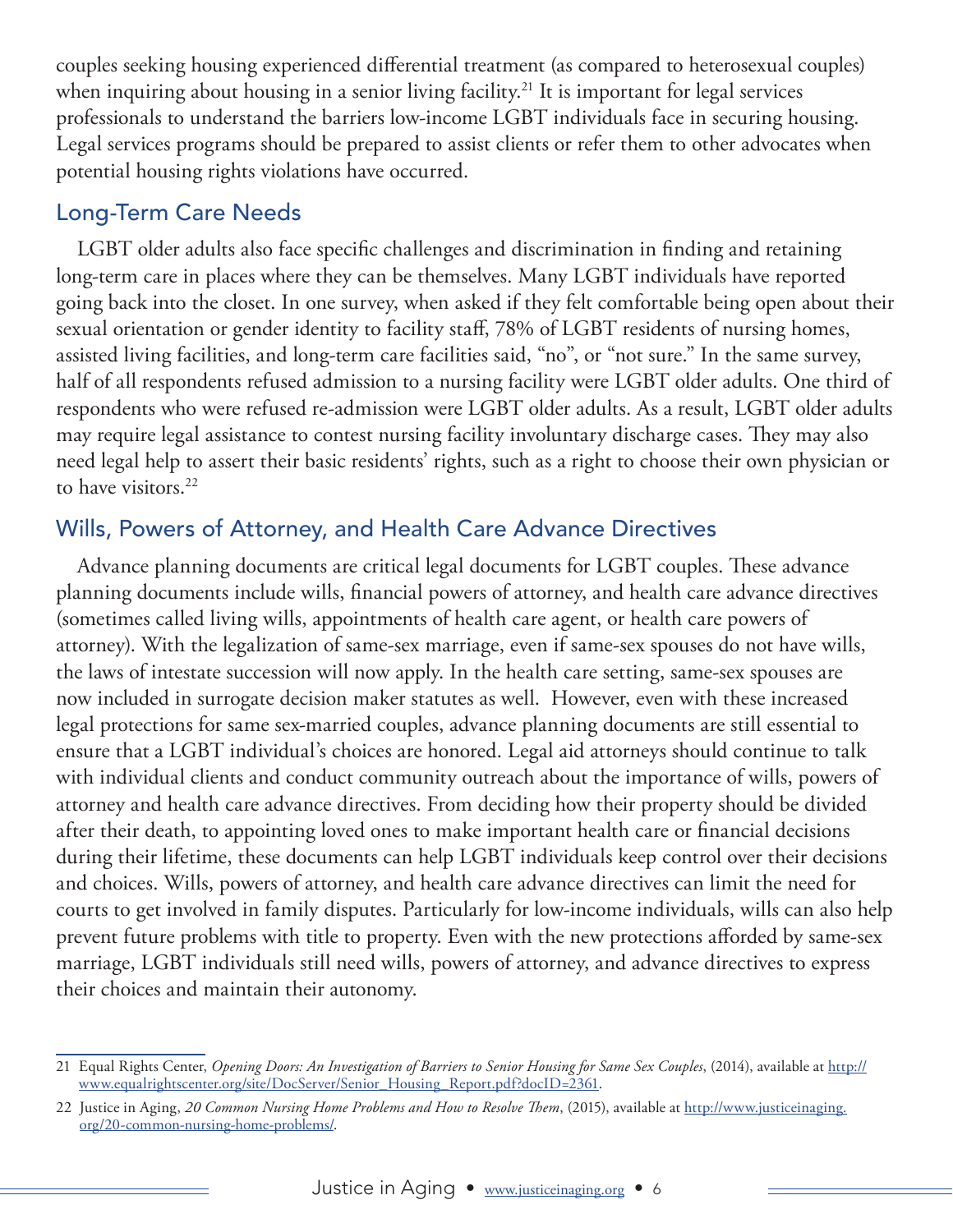### Assistance with Name Change Documents and Paperwork

While many legal services providers may not include name changes as higher level case priorities, the need for name change documents and paperwork is different for transgender individuals, particularly transgender older adults. Not only may transgender older adults have difficulty with service providers or getting help with public benefits if the name they use is different from the name on their documents, but if they're living as their preferred gender, it's important that their documents don't "out" them.<sup>23</sup> For these reasons, going through the process of changing one's legal name and gender is highly important for transgender individuals. The process, however, can be incredibly complicated, especially for older people with decades of identity documents and public records. Frequently, the process takes place online. So for older transgender individuals who don't have access to the internet or lack digital skills, navigating the maze of documents can be paralyzing. Legal services attorneys can meet an important need in helping transgender older adults navigate this complexity and should be well-versed in the process in their state.

## Best Practices in Outreach, Intakes, and Environment

In addition to developing expertise in the most pressing and harmful legal issues that the low-income LGBT older adult community faces, it is also important for legal services attorneys to develop ways to effectively reach out to the older LGBT community. The best practices outlined in the section below will help legal services providers serve a community whose members may not be easy to find, develop screening processes that will bring out hidden issues, and welcome and serve the older LGBT community in a culturally competent manner.

#### **Outreach**

Social isolation is something many seniors face, but for low-income LGBT individuals the risk is even greater. LGBT seniors are more likely to live alone and have thinner support networks.<sup>24</sup> Among older LGBT adults who came of age during a time of rampant discrimination, the fear of mistreatment or discrimination may prevent them from seeking the legal help they need.<sup>25</sup> Or they may seek legal help for one issue, but not mention sexual orientation or gender identity, effectively hiding other issues that they need assistance with.

For legal services organizations to effectively reach LGBT older adults, a good first step is to build partnerships with local organizations such as LGBT centers and faith-based groups that serve LGBT populations. Many of these organizations may have senior groups that would welcome someone

<sup>23</sup> Psychology Benefits Society, *Invisibility Squared: The Challenges of Living as a Transgender Older Adult*, March 9, 2015 [https://](https://psychologybenefits.org/2015/03/09/invisibility-squared-the-challenges-of-living-as-a-transgender-older-adult/) [psychologybenefits.org/2015/03/09/invisibility-squared-the-challenges-of-living-as-a-transgender-older-adult/](https://psychologybenefits.org/2015/03/09/invisibility-squared-the-challenges-of-living-as-a-transgender-older-adult/).

<sup>24</sup> Services and Advocacy for GLBT Elders, *Social Isolation*, available at [https://www.sageusa.org/issues/isolation.cfm.](https://www.sageusa.org/issues/isolation.cfm)

<sup>25</sup> Services and Advocacy for GLBT Elders, *Inclusive Services for LGBT Older Adults: A Practical Guide to Creating Welcoming Agencies*, available at<https://issuu.com/lgbtagingcenter/docs/nrcinclusiveservicesguide2012/28?e=2766558/5225381>.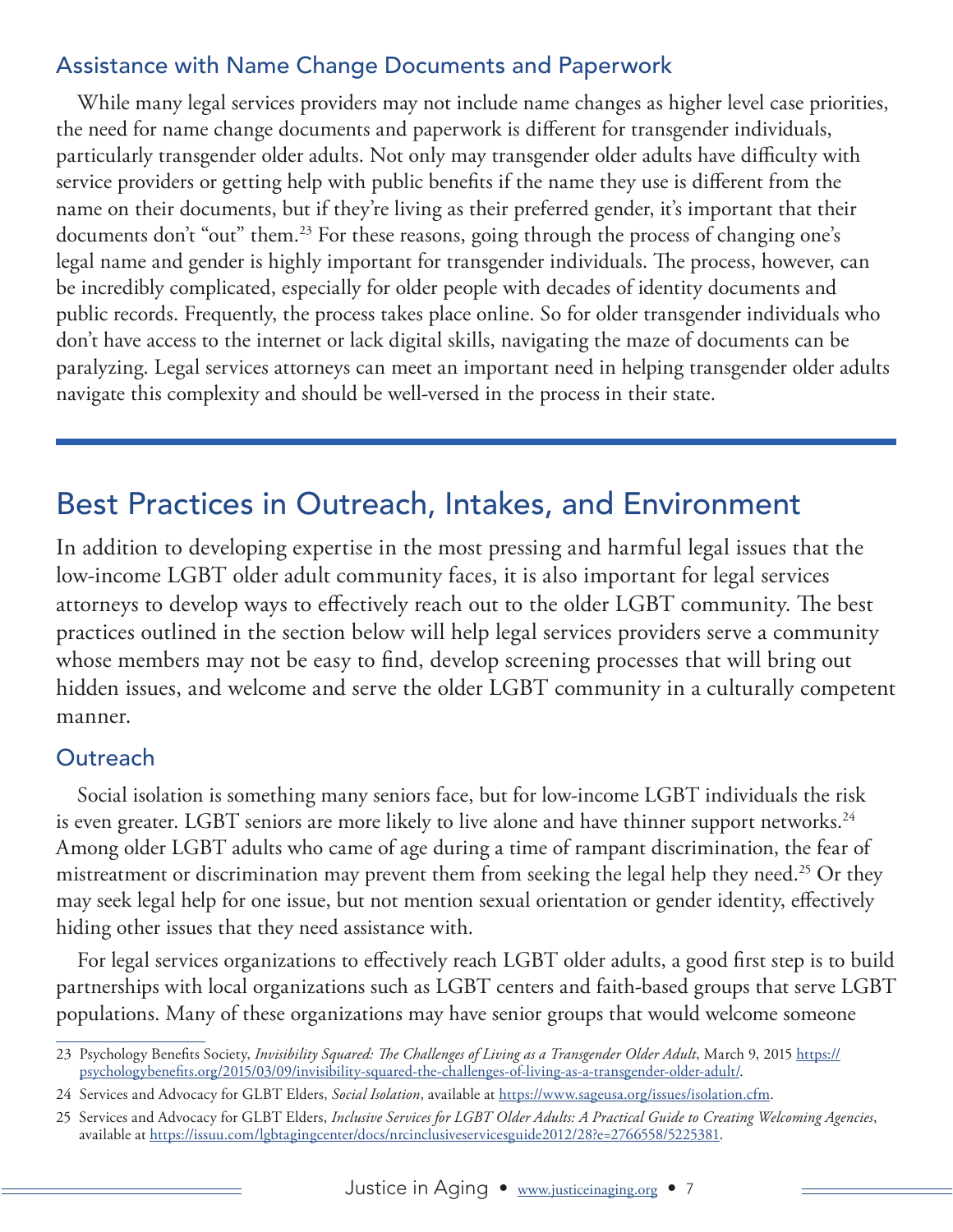from your organization as a speaker. Legal services organizations could also offer to do free legal clinics for these groups on specific issues such as advance planning documents and perhaps even co-locate these services within the centers on an ongoing basis. You may also consider asking these organizations if they'd be willing to list your legal services organization as a legal resource on their website and if possible, provide referral information to their social services staff, and ask permission to leave informational materials in common spaces or with program staff. Another way to reach an older LGBT population would be to advertise in local LGBT publications, especially those that might be read by an older audience. In your outreach and advertising of your intake process and services, consider explicitly naming issues around LGBT seniors as a topic your organization works on. This specificity helps create an environment even prior to the intake process that welcomes LGBT older adults to seek services. You may also reach out to a local senior center, meal program, and adult day health care center staff about your services and emphasize that you have expertise in the legal issues facing LGBT older adults. Finally, if your community has a Pride event, and there are contingents of older people participating, you may think about setting up an information booth.

#### Intake Process

The intake process must be both comprehensive and culturally competent in order to best serve low-income LGBT seniors. Regardless of the legal issue the client presents, intake questions should be comprehensive so as to discover hidden legal issues an individual might be facing that require action. Cultural competence is also important in order to build trust between attorney and client. There are a few basic best practices to follow. Gender identity or sexual orientation should never be assumed. It's common, particularly when talking to an older person, to assume heterosexuality. Providing culturally competent services includes not making assumptions about people's sexuality regardless of how they "present" or their age. Review call scripts with an eye toward inclusive language and ask questions about sexual orientation and gender identity neutrally and factually.<sup>26</sup> An example of inclusive language is to ask if someone has a spouse, partner, or significant other. Look over forms to ensure that they include inclusive language, such as a blank space for gender identity, rather than two check boxes for Male and Female. If a person seems uncomfortable with any of your questions, move on.<sup>27</sup> After you have developed a relationship, and if they feel they can trust you, they may come back to the question later.

When asking sensitive questions, emphasize that that the information you're gathering is subject to attorney client privilege. The information you gather could be used to provide broader help to the individual in addition to the problem they are presenting to you, and may even be used to identify systemic issues affecting similarly situated clients. Keep in mind that because many initial intakes are conducted by telephone, you may not always be able to gauge body language and other in-person visual cues, so consider preparing more open-ended questions that help reveal other unmet legal needs and provide you with more audio cues about your client.

26 *Id*.

27 *Id*.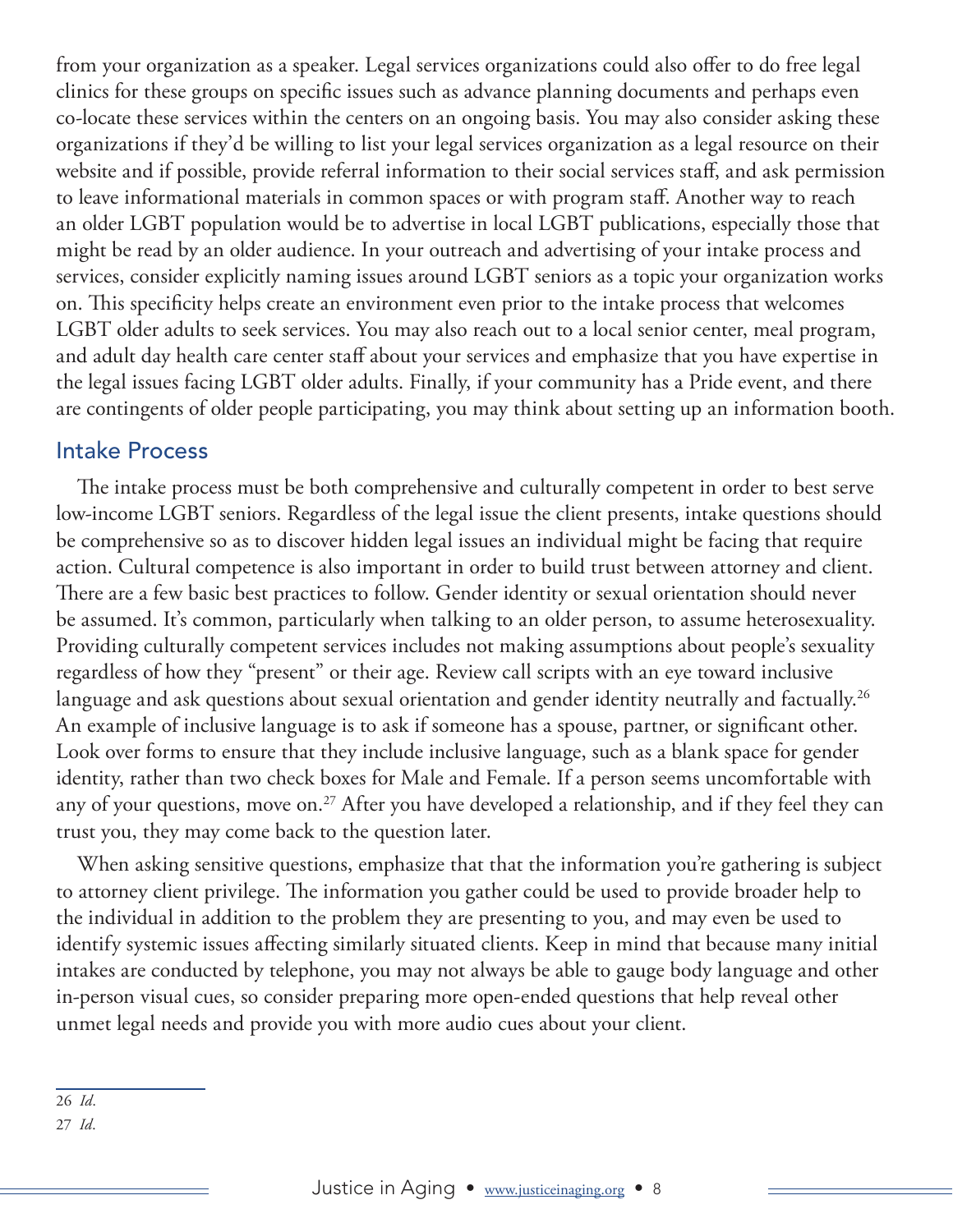The information may also prompt you to refer the individual for further help. For example, a person may simply be asking for help with legal name change documents. But asking questions about income, health insurance, or living situation could lead you to discover that the person qualifies for SSI but doesn't know it, or needs to get on Medicaid, or is at risk of eviction. If your legal services program does not offer advice or representation with housing or benefits, you could then refer the individual to an organization with expertise in those areas.

#### Welcoming Environment

It is important to make your organization affirmatively welcoming to LGBT older adults, rather than simply neutral. There are a few simple ways to ensure that LGBT older adults know that they've arrived in a place that can serve them sensitively. Visual cues such as rainbow flags, or Pride stickers or posters are one way. If you have marketing materials or posters with photos of people displayed, you should ensure that the people pictured show a diverse spectrum, not just of race, but also show same-sex couples, and diversity of gender presentation.<sup>28</sup> Flyers that advertise senior centers that provide services aimed at LGBT older adults in your community can also signal that your organization is aware of this population and the challenges that it faces. Likewise, educational materials that include legal information specific to the LGBT older adults, such as the information produced by the National Resource Center on LGBT Aging, can serve as additional cues. Restrooms should also be well-signed, making it clear that they are for all genders.<sup>29</sup> Another crucial component of a welcoming environment is to ensure that you are affirmatively welcoming to LGBT older adults in a way that is visible to other clients to signal to both LGBT and non-LGBT clients that any disrespect toward LGBT people is unacceptable.

#### Cultural Competency

The fear of not being welcomed or understood can prevent LGBT elders from seeking help when they need it. Area Agencies on Aging report that when staff have received some form of LGBT cultural competency training, they were twice as likely to receive requests of help from LGBT individuals and three times more likely to receive requests from transgender individuals.<sup>30</sup> Cultural competency is a broad term that can be effectuated through many different practices, but the basic outcome is that it signals that you have an understanding of the unique issues, concerns, experiences, and history of a group. Legal organizations that seek to serve LGBT elders should have staff undergo a comprehensive training in cultural competency. And part of that training could include building an understanding that LGBT older adults have lived through years of discrimination and stigma, and may feel fearful or apprehensive about seeking help.<sup>31</sup> A few specific best practices are also critical. In addition to having inclusive language on intake forms, staff should

<sup>28</sup> Services and Advocacy for GLBT Elders, *Inclusive Services for LGBT Older Adults: A Practical Guide to Creating Welcoming Agencies*, available at [https://issuu.com/lgbtagingcenter/docs/nrcinclusiveservicesguide2012/28?e=2766558/5225381.](https://issuu.com/lgbtagingcenter/docs/nrcinclusiveservicesguide2012/28?e=2766558/5225381)

<sup>29</sup> Services and Advocacy for GLBT Elders (SAGE) & National Center for Transgender Equality, *Improving the Lives of Transgender Older Adults*, available at [http://issuu.com/diverseelders/docs/transagingpolicyreportfull/33?e=6085256/1938916.](https://issuu.com/diverseelders/docs/transagingpolicyreportfull/33?e=6085256/1938916)

<sup>30</sup> Services and Advocacy for GLBT Elders, *Cultural Competence*, available at [https://www.sageusa.org/issues/cultural.cfm.](https://www.sageusa.org/issues/cultural.cfm)

<sup>31</sup> Services and Advocacy for GLBT Elders, *Inclusive Services for LGBT Older Adults: A Practical Guide to Creating Welcoming Agencies*, available at<https://issuu.com/lgbtagingcenter/docs/nrcinclusiveservicesguide2012/28?e=2766558/5225381>.